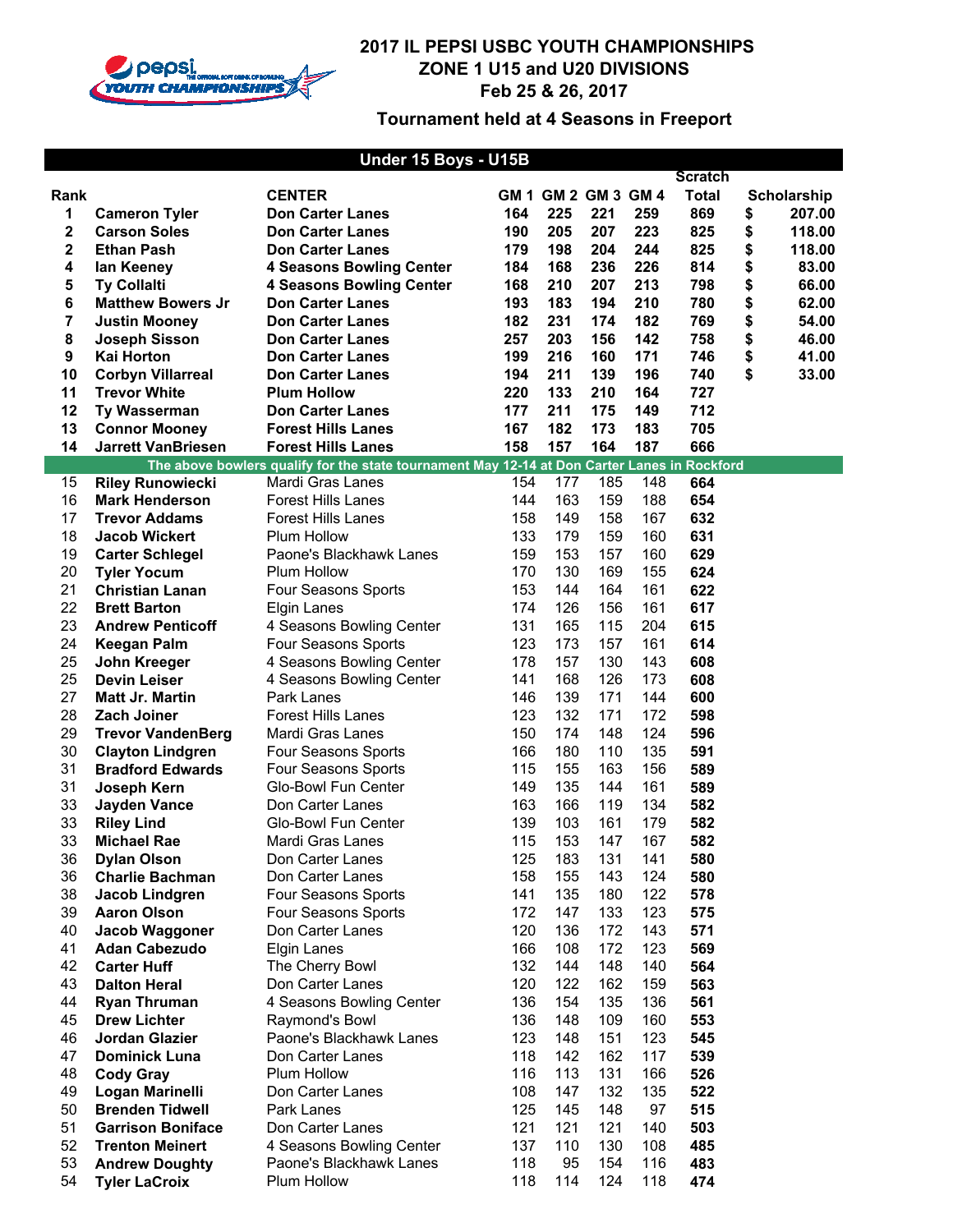

| 55  | <b>Meier Glab</b>            | Raymond's Bowl                                   | 122 | 96  | 136        | 117 | 471 |
|-----|------------------------------|--------------------------------------------------|-----|-----|------------|-----|-----|
| 56  | <b>Caeleb Johnson</b>        | <b>Forest Hills Lanes</b>                        | 90  | 135 | 104        | 139 | 468 |
| 57  | <b>Dominick Forth</b>        | 4 Seasons Bowling Center                         | 101 | 110 | 126        | 124 | 461 |
| 58  | <b>Steven Markham</b>        | Mardi Gras Lanes                                 | 112 | 101 | 129        | 107 | 449 |
| 59  | <b>Nathan Vaupel</b>         | T-Byrd Lanes                                     | 129 | 88  | 124        | 105 | 446 |
| 60  | <b>Hayden Green</b>          | Paone's Blackhawk Lanes                          | 128 | 120 | 81         | 115 | 444 |
| 61  | <b>Tyler Teas</b>            | Elgin Lanes                                      | 119 | 124 | 107        | 92  | 442 |
| 62  | <b>Zachary Kepp</b>          | Four Seasons Sports                              | 93  | 124 | 107        | 98  | 422 |
| 63  |                              | Antonio (Pierre) Hernan 4 Seasons Bowling Center | 73  | 148 | 97         | 76  | 394 |
| 64  | <b>Jayden Sadewater</b>      | Don Carter Lanes                                 | 91  | 104 | 103        | 90  | 388 |
| 65  | <b>Lyden King</b>            | Paone's Blackhawk Lanes                          | 93  | 98  | 108        | 82  | 381 |
| DNB | <b>Zach Mundt</b>            | Elgin Lanes                                      |     |     | <b>DNB</b> |     |     |
|     | <b>DNB</b> Gavin Parker      | <b>Glo-Bowl Fun Center</b>                       |     |     | <b>DNB</b> |     |     |
|     | <b>DNB</b> Payton Alexander  | Park Lanes                                       |     |     | <b>DNB</b> |     |     |
|     | <b>DNB</b> Paul Wuillleumier | Elgin Lanes                                      |     |     | <b>DNB</b> |     |     |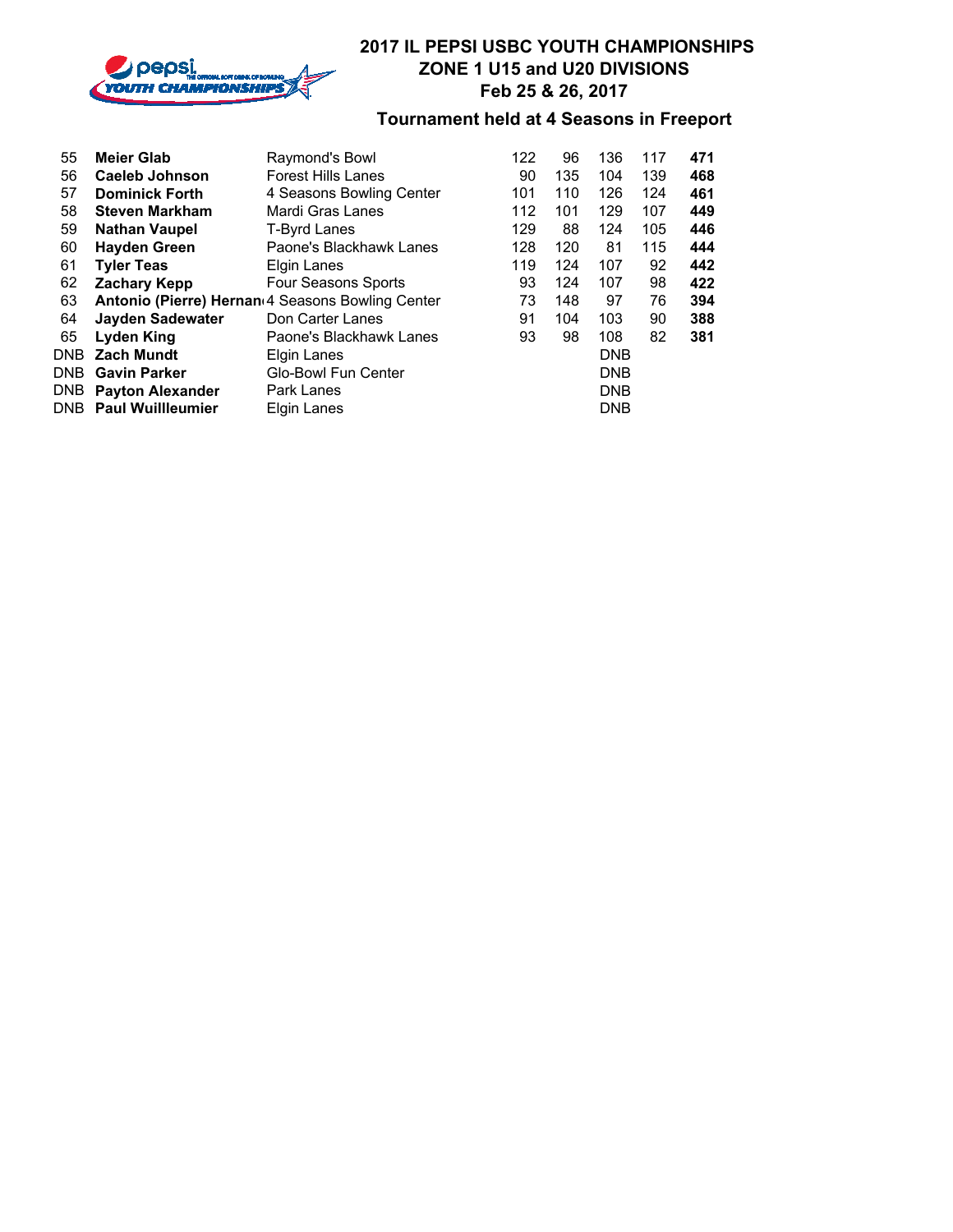

| Under 15 Girls - U15G |                           |                                                                                              |     |                     |            |     |                |    |             |
|-----------------------|---------------------------|----------------------------------------------------------------------------------------------|-----|---------------------|------------|-----|----------------|----|-------------|
|                       |                           |                                                                                              |     |                     |            |     | <b>Scratch</b> |    |             |
| Rank                  |                           | <b>CENTER</b>                                                                                |     | GM 1 GM 2 GM 3 GM 4 |            |     | <b>Total</b>   |    | Scholarship |
| 1                     | <b>Caitlyn Bannister</b>  | <b>Don Carter Lanes</b>                                                                      | 174 | 167                 | 179        | 212 | 732            | \$ | 177.00      |
| 2                     | <b>Skye Endress</b>       | <b>4 Seasons Bowling Center</b>                                                              | 211 | 126                 | 166        | 201 | 704            | \$ | 140.00      |
| 3                     | <b>Amanda Bohn</b>        | <b>Forest Hills Lanes</b>                                                                    | 212 | 158                 | 182        | 150 | 702            | \$ | 92.00       |
| 4                     | <b>Samantha Golemba</b>   | <b>Raymond's Bowl</b>                                                                        | 214 | 150                 | 153        | 176 | 693            | \$ | 67.00       |
| 5                     | Megan Kolberg             | <b>Mardi Gras Lanes</b>                                                                      | 157 | 174                 | 177        | 184 | 692            | \$ | 55.00       |
| 6                     | <b>Laura Bartelt</b>      | <b>Don Carter Lanes</b>                                                                      | 199 | 126                 | 175        | 191 | 691            | \$ | 43.00       |
| 7                     | <b>Danielle Golemba</b>   | <b>Raymond's Bowl</b>                                                                        | 157 | 167                 | 174        | 175 | 673            | \$ | 37.00       |
| 8                     | Joana Mae Araojo          | <b>Forest Hills Lanes</b>                                                                    | 156 | 192                 | 166        | 156 | 670            |    |             |
| 9                     | Emma Hahn                 | <b>Elgin Lanes</b>                                                                           | 173 | 140                 | 148        | 203 | 664            |    |             |
| 10                    | <b>Carolyn Richards</b>   | <b>Don Carter Lanes</b>                                                                      | 158 | 139                 | 190        | 171 | 658            |    |             |
|                       |                           | The above bowlers qualify for the state tournament May 12-14 at Don Carter Lanes in Rockford |     |                     |            |     |                |    |             |
| 11                    | <b>Alexis Jones</b>       | Mardi Gras Lanes                                                                             | 167 | 184                 | 139        | 160 | 650            |    |             |
| 12                    | <b>Delaney Jones</b>      | Mardi Gras Lanes                                                                             | 162 | 135                 | 170        | 182 | 649            |    |             |
| 13                    | <b>Annemarie Ruzerich</b> | Don Carter Lanes                                                                             | 155 | 200                 | 147        | 145 | 647            |    |             |
| 14                    | <b>Mackenzie Straulin</b> | Raymond's Bowl                                                                               | 201 | 126                 | 157        | 162 | 646            |    |             |
| 15                    | <b>Ashley Kreeger</b>     | 4 Seasons Bowling Center                                                                     | 115 | 170                 | 179        | 176 | 640            |    |             |
| 16                    | <b>Alexis Munch</b>       | Mardi Gras Lanes                                                                             | 132 | 167                 | 162        | 178 | 639            |    |             |
| 17                    | <b>Hayleigh Williams</b>  | 4 Seasons Bowling Center                                                                     | 150 | 145                 | 157        | 182 | 634            |    |             |
| 18                    | <b>Lianaa Summers</b>     | <b>Forest Hills Lanes</b>                                                                    | 126 | 183                 | 150        | 168 | 627            |    |             |
| 19                    | <b>Abigail Ehrler</b>     | 4 Seasons Bowling Center                                                                     | 172 | 159                 | 179        | 113 | 623            |    |             |
| 20                    | <b>Brooklynn Reynolds</b> | Paone's Blackhawk Lanes                                                                      | 180 | 136                 | 137        | 169 | 622            |    |             |
| 20                    | Olivia Zinanni            | Paone's Blackhawk Lanes                                                                      | 122 | 179                 | 154        | 167 | 622            |    |             |
| 22                    | <b>Madison Woodman</b>    | <b>Forest Hills Lanes</b>                                                                    | 134 | 163                 | 146        | 167 | 610            |    |             |
| 23                    | <b>Kellian Mason</b>      | Raymond's Bowl                                                                               | 156 | 136                 | 202        | 115 | 609            |    |             |
| 24                    | <b>Hillery Dyson</b>      | 4 Seasons Bowling Center                                                                     | 138 | 180                 | 128        | 158 | 604            |    |             |
| 25                    | <b>Molly Kleckler</b>     | Don Carter Lanes                                                                             | 148 | 161                 | 138        | 132 | 579            |    |             |
| 26                    | <b>Madelyn Lathrop</b>    | Mardi Gras Lanes                                                                             | 168 | 135                 | 103        | 168 | 574            |    |             |
| 26                    | <b>Kylie Bresley</b>      | Paone's Blackhawk Lanes                                                                      | 137 | 166                 | 150        | 121 | 574            |    |             |
| 28                    | <b>Grace Schultz</b>      | Paone's Blackhawk Lanes                                                                      | 139 | 149                 | 138        | 138 | 564            |    |             |
| 29                    | Jocelynn Eggert           | Don Carter Lanes                                                                             | 126 | 125                 | 142        | 165 | 558            |    |             |
| 30                    | <b>Paige Carpenter</b>    | <b>Forest Hills Lanes</b>                                                                    | 137 | 146                 | 162        | 112 | 557            |    |             |
| 31                    | <b>Riley Kavanaugh</b>    | <b>Plum Hollow</b>                                                                           | 153 | 131                 | 133        | 138 | 555            |    |             |
| 32                    | <b>Allison Wendel</b>     | <b>T-Byrd Lanes</b>                                                                          | 137 | 149                 | 131        | 132 | 549            |    |             |
| 33                    | <b>Courtney Estes</b>     | The Cherry Bowl                                                                              | 131 | 122                 | 144        | 151 | 548            |    |             |
| 34                    | <b>Savannah Segalla</b>   | <b>Forest Hills Lanes</b>                                                                    | 118 | 137                 | 141        | 148 | 544            |    |             |
| 35                    | Karlea Ceasario           | Elgin Lanes                                                                                  | 145 | 116                 | 142        | 136 | 539            |    |             |
| 36                    | <b>Olivia Watton</b>      | Don Carter Lanes                                                                             | 117 | 134                 | 117        | 166 | 534            |    |             |
| 37                    | <b>Hope Evenson</b>       | 4 Seasons Bowling Center                                                                     | 125 | 121                 | 145        | 135 | 526            |    |             |
| 38                    | <b>Madison Cantrell</b>   | 4 Seasons Bowling Center                                                                     | 132 | 130                 | 137        | 113 | 512            |    |             |
| 39                    | <b>Haele Young</b>        | Paone's Blackhawk Lanes                                                                      | 120 | 149                 | 127        | 115 | 511            |    |             |
| 40                    | <b>Milani Olson</b>       | Don Carter Lanes                                                                             | 113 | 133                 | 114        | 148 | 508            |    |             |
| 41                    | <b>Jessica Schardl</b>    | The Cherry Bowl                                                                              | 110 | 139                 | 133        | 112 | 494            |    |             |
| 42                    | <b>Tianna Bryson</b>      | Plum Hollow                                                                                  | 118 | 105                 | 119        | 141 | 483            |    |             |
| 42                    | <b>Alyssa Schwanert</b>   | <b>T-Byrd Lanes</b>                                                                          | 115 | 118                 | 122        | 128 | 483            |    |             |
| 44                    | <b>Shelby Edwards</b>     | Four Seasons Sports                                                                          | 145 | 110                 | 103        | 92  | 450            |    |             |
| 45                    | <b>Sarah Webster</b>      | 4 Seasons Bowling Center                                                                     | 95  | 128                 | 128        | 98  | 449            |    |             |
| 46                    | Paige Roe                 | <b>T-Byrd Lanes</b>                                                                          | 112 | 123                 | 117        | 94  | 446            |    |             |
| 47                    | <b>Tori Arduini</b>       | Paone's Blackhawk Lanes                                                                      | 110 | 100                 | 95         | 130 | 435            |    |             |
| 48                    | <b>Dani Topping</b>       | Plum Hollow                                                                                  | 94  | 104                 | 104        | 122 | 424            |    |             |
| 49                    | <b>Elayna Felder</b>      | Paone's Blackhawk Lanes                                                                      | 87  | 95                  | 85         | 89  | 356            |    |             |
| 50                    | <b>Alyssa Mickley</b>     | <b>T-Byrd Lanes</b>                                                                          | 77  | 0                   | 0          | 0   | 77             |    |             |
| DNB                   | Zoe Hernandez             | Raymond's Bowl                                                                               |     |                     | <b>DNB</b> |     |                |    |             |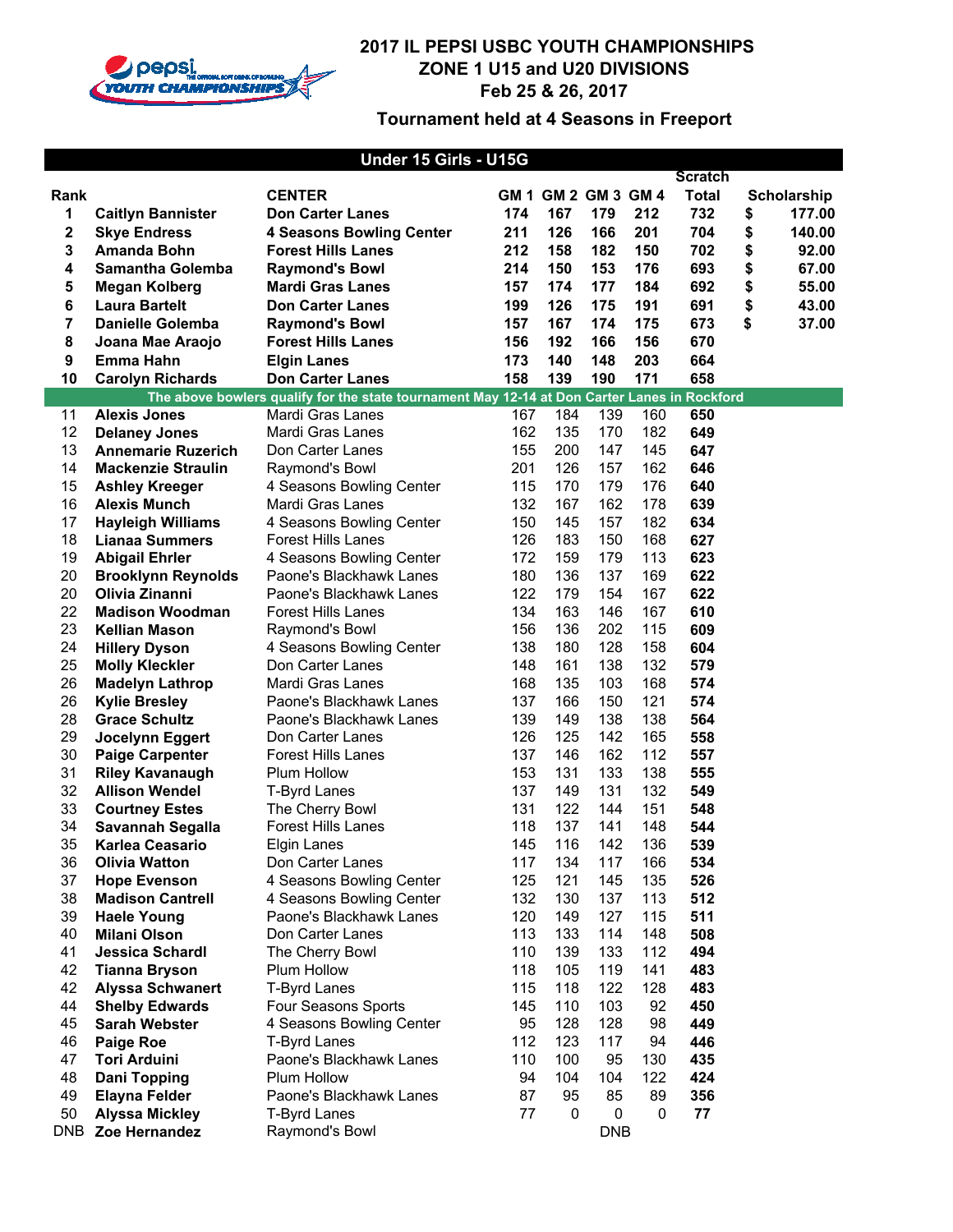

| Under 20 Girls - U20G |                                      |                                                                                              |            |     |                     |     |                |    |             |
|-----------------------|--------------------------------------|----------------------------------------------------------------------------------------------|------------|-----|---------------------|-----|----------------|----|-------------|
|                       |                                      |                                                                                              |            |     |                     |     | <b>Scratch</b> |    |             |
| Rank                  |                                      | <b>CENTER</b>                                                                                |            |     | GM 1 GM 2 GM 3 GM 4 |     | <b>Total</b>   |    | Scholarship |
| 1                     | <b>Carlie Elder</b>                  | <b>T-Byrd Lanes</b>                                                                          | 226        | 197 | 213                 | 244 | 880            | \$ | 167.00      |
| 2                     | Rebecca Hagerman                     | <b>Forest Hills Lanes</b>                                                                    | 215        | 194 | 233                 | 237 | 879            | \$ | 133.00      |
| 3                     | Kayla Verstraete                     | <b>Forest Hills Lanes</b>                                                                    | 225        | 249 | 190                 | 194 | 858            | \$ | 86.00       |
| 4                     | <b>Stephanie Richards</b>            | <b>Forest Hills Lanes</b>                                                                    | 187        | 205 | 237                 | 202 | 831            | \$ | 63.00       |
| 5                     | <b>Angel Grinnall</b>                | <b>Don Carter Lanes</b>                                                                      | 190        | 179 | 231                 | 225 | 825            | \$ | 52.00       |
| 6                     | <b>Katie Dummer</b>                  | <b>T-Byrd Lanes</b>                                                                          | 158        | 199 | 233                 | 231 | 821            | \$ | 40.00       |
| 7                     | <b>Alexis Kolberg</b>                | <b>Mardi Gras Lanes</b>                                                                      | 234        | 186 | 217                 | 182 | 819            | \$ | 35.00       |
| 8                     | <b>Mylee McCracken</b>               | <b>Forest Hills Lanes</b>                                                                    | 202        | 195 | 222                 | 179 | 798            |    |             |
| 9                     | <b>Melissa Bates</b>                 | <b>Plum Hollow</b>                                                                           | 199        | 224 | 215                 | 149 | 787            |    |             |
| 10                    | <b>Victoria Barnhart</b>             | <b>Town and Country Lanes</b>                                                                | 212        | 214 | 203                 | 151 | 780            |    |             |
|                       |                                      | The above bowlers qualify for the state tournament May 12-14 at Don Carter Lanes in Rockford |            |     |                     |     |                |    |             |
| 11                    | <b>Caitlyn Kaltenbrun</b>            | Town and Country Lanes                                                                       | 197        | 212 | 191                 | 179 | 779            |    |             |
| 12                    | <b>Amy Niswonger</b>                 | Don Carter Lanes                                                                             | 190        | 152 | 244                 | 192 | 778            |    |             |
| 13                    | <b>Miranda Long</b>                  |                                                                                              |            | 197 | 182                 | 202 | 768            |    |             |
| 14                    | <b>Destiny Draheim</b>               | Paone's Blackhawk Lanes                                                                      | 187<br>256 | 192 | 165                 | 148 | 761            |    |             |
| 15                    | MacKenzie Kavanaugh                  | Raymond's Bowl<br>Plum Hollow                                                                | 211        | 161 | 194                 | 176 | 742            |    |             |
| 16                    | <b>Elizabeth Barton</b>              | <b>Elgin Lanes</b>                                                                           | 205        | 164 | 190                 | 181 | 740            |    |             |
| 17                    | <b>Heather Carlson</b>               | Mardi Gras Lanes                                                                             | 195        | 147 | 202                 | 192 | 736            |    |             |
| 18                    | <b>Kayle Monestero</b>               | Don Carter Lanes                                                                             | 198        | 180 | 164                 | 193 | 735            |    |             |
| 19                    | <b>Sidney Hughes</b>                 | Don Carter Lanes                                                                             | 144        | 212 | 193                 | 171 | 720            |    |             |
| 20                    | <b>Reagan Harold</b>                 | Mardi Gras Lanes                                                                             | 193        | 135 | 169                 | 203 | 700            |    |             |
| 21                    | <b>Stephany Barton</b>               | Elgin Lanes                                                                                  | 153        | 162 | 189                 | 176 | 680            |    |             |
| 22                    | <b>Virginia Gray</b>                 | Plum Hollow                                                                                  | 199        | 150 | 189                 | 136 | 674            |    |             |
| 23                    | <b>Taylor Dunaway</b>                | Four Seasons Sports                                                                          | 133        | 196 | 165                 | 178 | 672            |    |             |
| 23                    | <b>Tegan Peterson</b>                | Don Carter Lanes                                                                             | 181        | 168 | 181                 | 142 | 672            |    |             |
| 23                    | <b>Kyerra Harvell</b>                | 4 Seasons Bowling Center                                                                     | 156        | 143 | 217                 | 156 | 672            |    |             |
| 26                    | <b>Kyleigh Glazier</b>               | Paone's Blackhawk Lanes                                                                      | 173        | 151 | 144                 | 202 | 670            |    |             |
| 27                    | <b>Hailey Carter</b>                 | Don Carter Lanes                                                                             | 157        | 148 | 168                 | 196 | 669            |    |             |
| 28                    | <b>Rhiannon Filippi</b>              | Paone's Blackhawk Lanes                                                                      | 174        | 151 | 169                 | 171 | 665            |    |             |
| 29                    | <b>Camille Spencer</b>               | The Cherry Bowl                                                                              | 152        | 166 | 157                 | 183 | 658            |    |             |
| 30                    | <b>Jamie Riley</b>                   | Paone's Blackhawk Lanes                                                                      | 149        | 159 | 182                 | 167 | 657            |    |             |
| 31                    | <b>Kaylee McFarland</b>              | Mardi Gras Lanes                                                                             | 165        | 152 | 150                 | 184 | 651            |    |             |
| 32                    | Jasmynne Brinkmeier                  | Paone's Blackhawk Lanes                                                                      | 131        | 184 | 159                 | 166 | 640            |    |             |
| 33                    | Jadyn Erb                            | <b>Plum Hollow</b>                                                                           | 130        | 128 | 211                 | 170 | 639            |    |             |
| 34                    | <b>Amber Wells</b>                   | Raymond's Bowl                                                                               | 183        | 148 | 160                 | 144 | 635            |    |             |
| 35                    | Kaitlin Kleimann                     | Raymond's Bowl                                                                               | 193        | 127 | 170                 | 144 | 634            |    |             |
| 36                    | <b>Kerina Gray</b>                   | Plum Hollow                                                                                  | 148        | 149 | 167                 | 152 | 616            |    |             |
| 37                    | Jordyn Delmore                       | Don Carter Lanes                                                                             | 144        | 159 | 163                 | 142 | 608            |    |             |
| 38                    | Alyssa Michmershuizen Raymond's Bowl |                                                                                              | 134        | 157 | 155                 | 157 | 603            |    |             |
| 39                    | <b>Lily Reynolds</b>                 | Four Seasons Sports                                                                          | 159        | 147 | 134                 | 160 | 600            |    |             |
| 40                    | <b>Kaylee Lampkins</b>               | Mardi Gras Lanes                                                                             | 119        | 209 | 122                 | 141 | 591            |    |             |
| 41                    | <b>Megan Meinders</b>                | 4 Seasons Bowling Center                                                                     | 149        | 129 | 136                 | 143 | 557            |    |             |
| 42                    | <b>Jasmine Insley</b>                | Paone's Blackhawk Lanes                                                                      | 134        | 132 | 143                 | 144 | 553            |    |             |
| 43                    | <b>Terry Jo Macygin</b>              | Glo-Bowl Fun Center                                                                          | 127        | 130 | 124                 | 159 | 540            |    |             |
| 44                    | <b>Autumn Kubly</b>                  | <b>T-Byrd Lanes</b>                                                                          | 114        | 134 | 112                 | 111 | 471            |    |             |
| 45                    | <b>Brittany Mickley</b>              | <b>T-Byrd Lanes</b>                                                                          | 155        | 108 | 107                 | 88  | 458            |    |             |
|                       | <b>DNB</b> Amanda Thompson           | Don Carter Lanes                                                                             |            |     | <b>DNB</b>          |     |                |    |             |
| DNB                   | <b>Kelsey Kruse</b>                  | Don Carter Lanes                                                                             |            |     | <b>DNB</b>          |     |                |    |             |
|                       | <b>DNB</b> Autumn Hernandez          | Raymond's Bowl                                                                               |            |     | <b>DNB</b>          |     |                |    |             |